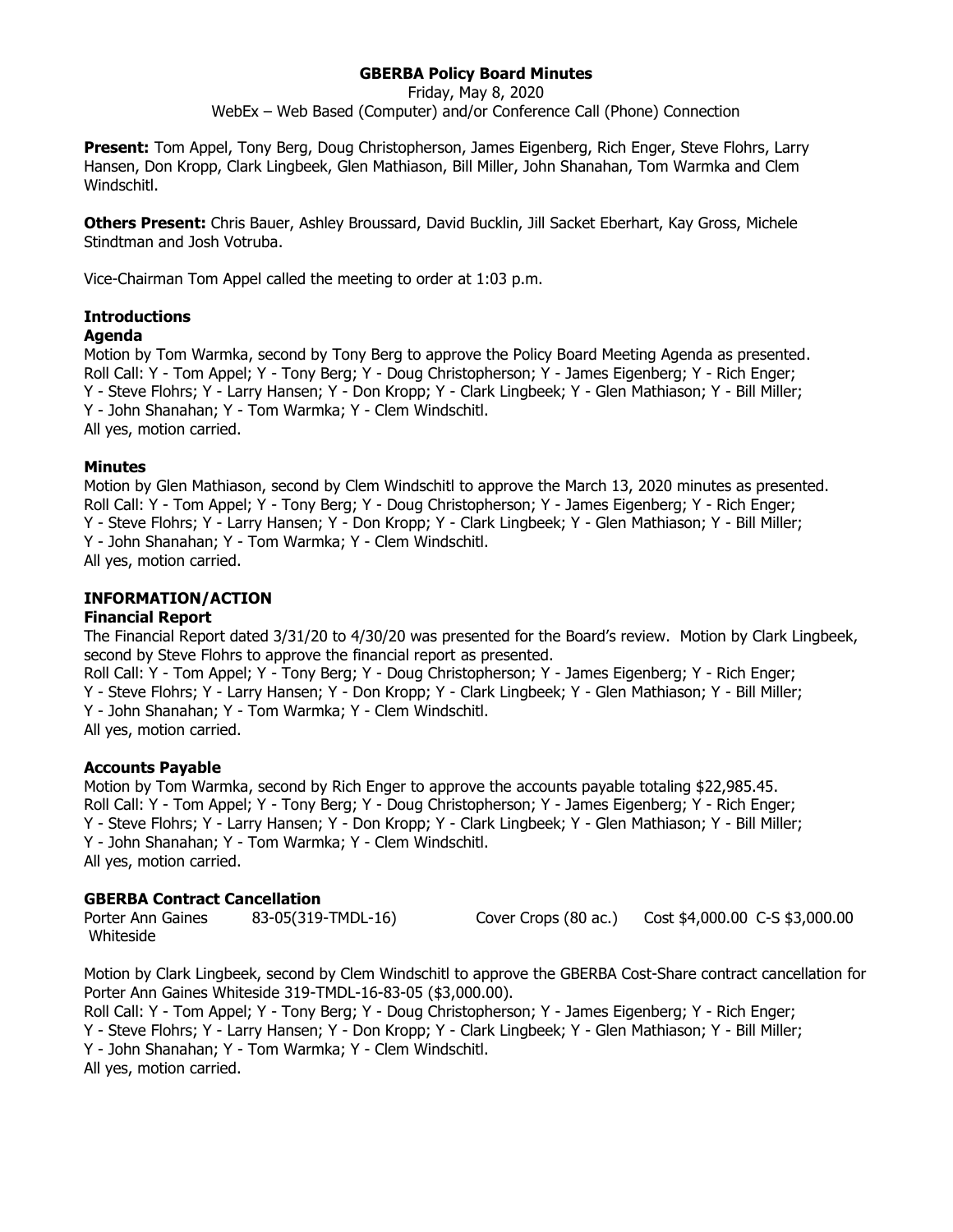### **PAGE 2 GBERBA POLICY MINUTES MAY 8, 2020**

### **GBERBA Contract Approval**

Karson Duncanson 07-10(319-TMDL-16) Cover Crops (1,225 ac.) Cost \$36,750.00 C-S \$18,375.00

Motion by Steve Florhs second by Tony Berg to approve the GBERBA Cost-Share Contract for Duncanson 319- TMDL-16-07-10 (\$18,375.00).

Roll Call: Y - Tom Appel; Y - Tony Berg; Y - Doug Christopherson; Y - James Eigenberg; Y - Rich Enger; Y - Steve Flohrs; Y - Larry Hansen; Y - Don Kropp; Y - Clark Lingbeek; Y - Glen Mathiason; Y - Bill Miller; Y - John Shanahan; Y - Tom Warmka; Y - Clem Windschitl. All yes, motion carried.

## **GBERBA Cost-Share Contract Completion**

| <b>Tony Dick</b>    | 17-08(319-TMDL-16)) | Cover Crops (45 ac.) | $Cost $1,828.68$ C-S \$914.34 |
|---------------------|---------------------|----------------------|-------------------------------|
| <b>Curt Russell</b> | 81-09(319-TMDL-16)  | Cover Crops (28 ac.) | $Cost $1,460.00$ C-S \$675.00 |

Motion by Tony Berg, second by Clem Windschitl to approve the GBERBA Cost-Share contract final payments for Dick 319-TMDL-16-07-08 (\$914.34) and Russell 319-TMDL-16-81-09 (\$675.00).

Roll Call: Y - Tom Appel; Y - Tony Berg; Y - Doug Christopherson; Y - James Eigenberg; Y - Rich Enger; Y - Steve Flohrs; Y - Larry Hansen; Y - Don Kropp; Y - Clark Lingbeek; Y - Glen Mathiason; Y - Bill Miller; Y - John Shanahan; Y - Tom Warmka; Y - Clem Windschitl. All yes, motion carried.

## **MAWQCP Contract Approval**

| Ronald Dritz    | MAWOCP(41-5-19) | Worksheet/Certification Incentive | \$300,00 |
|-----------------|-----------------|-----------------------------------|----------|
| William Ruhland | MAWOCP(40-6-06) | Worksheet Incentive               | \$100.00 |
| Terry Aukes     | MAWQCP(67-5-16) | Certification Incentive           | \$200.00 |
| Jamie Labat     | MAWOCP(42-5-12) | Certification Incentive           | \$200.00 |

Motion by Bill Miller, second by Larry Hansen to approve the MAWQCP incentive payments for Dritz (\$300.00), Ruhland (\$100.00) and Aukes and Labat (\$200.00).

Roll Call: Y - Tom Appel; Y - Tony Berg; Y - Doug Christopherson; Y - James Eigenberg; Y - Rich Enger; Y - Steve Flohrs; Y - Larry Hansen; Y - Don Kropp; Y - Clark Lingbeek; Y - Glen Mathiason; Y - Bill Miller; Y - John Shanahan; Y - Tom Warmka; Y - Clem Windschitl. All yes, motion carried.

## **Grant Balances and Projects Report** – Disbursed.

## **July Policy/Technical Meeting**

Discussion. Suggestions for an in person meeting or WebEx. Executive Committee will decide in June.

## **Coordinator Report**

## **MN Agricultural Water Quality Certification Program**

Update on progress made in areas 5 and 6 – See Certification Specialist Reports. Over 500,000 acres certified! GBERBA has the Area 5 and 6 MAWQCP administrative contract approved through 2021. The Minnesota Agricultural Water Quality Certification Program is launching three new endorsements in addition to 10-year certification a farmer or landowner receives in the program. The endorsements are for soil health, integrated pest management, and wildlife.

## **2017 MPCA 319 Grant - Cover Crops and Alternative Tile Intakes**

An Implementation Policy Paper for the grant titled "Greater Blue Earth River Basin TMDL Implementation" has been developed and reviewed at the Technical meeting. This guidance document will be posted on the GBERBA website.

Cover crops: \$50.00 dollars per acre maximum, 50% cost share maximum (\$25.00 ac.), 80-acre size maximum per owner. Prioritization required. Alternative intakes: Rock and pattern tile. \$500.00 maximum and 50% cost share. These are federal dollars and require state or local match. Perforated risers, broom and other water quality intakes: \$200.00 maximum and 50% cost share. These are federal dollars and require state or local match.

The grant amendment has been completed and all remaining cost share for projects including Alternative intakes, Side inlets, and Cover crops will be at 50% cost share**. Grant End Date 8-31-2020**